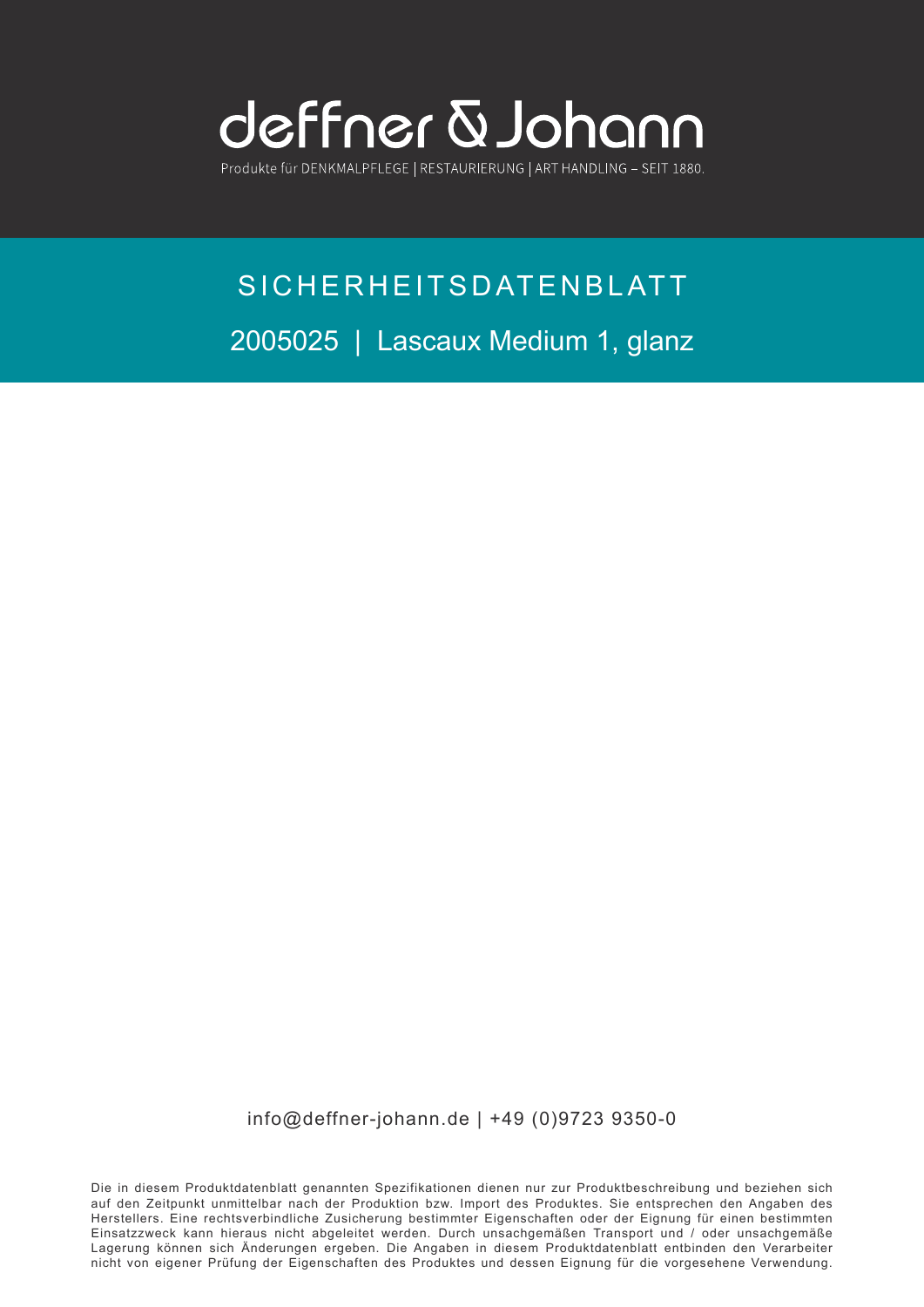## deffner & Johann

### **2005025/ 2005100 Lascaux Medium 1 2006025/ 2006100 Lascaux Medium 2 2007025/ 2007100 Lascaux Medium 3**

These fluid mediums increase the transparency of the colours while increasing adhesion of strongly diluted colours. Use alone or mix into Lascaux Acrylic colours to impart gloss, matt or satin matt sheen to paint. Lascaux Mediums are transparent, flexible and with good adhesive properties. All Mediums are thinnable with water.

### **Composition**

Pure acrylic resin emulsion. Mediums 2 and 3 also contain silicic acid.

### **Properties**

- lightfast and age resistant
- colourless

### **Applications**

- mix with acrylics to create glazes in various sheens
- mix with paints to increase transparency while extending volume
- use in collage for gluing lightweight materials
- colours can be mixed into the medium to slow down drying time

#### **Directions**

ased like watercolours, nowever, strong dilution lowers the binder concentration and reduces the binilance of the<br>colours. To maintain the original binder and brilliance level, the dilution should be made with Lascaux Medi For glazing, the acrylic colours are either thinned with water or mixed with mediums. Diluted only with water, they can be used like watercolours; however, strong dilution lowers the binder concentration and reduces the brilliance of the Medium diluted 1:1 with water).

All Lascaux Mediums can be mixed together. The choice depends on the degree of gloss desired. Medium 2 matt and Medium 3 satin matt can be adjusted with Medium 1 gloss to achieve specific results.

Lascaux Mediums should not be used below the temperature of +8°C (+46°F).

Art. Nr. 2005025 Lascaux Medium 1, 250 ml. Art. Nr. 2005100 Lascaux Medium 1, 1 l.